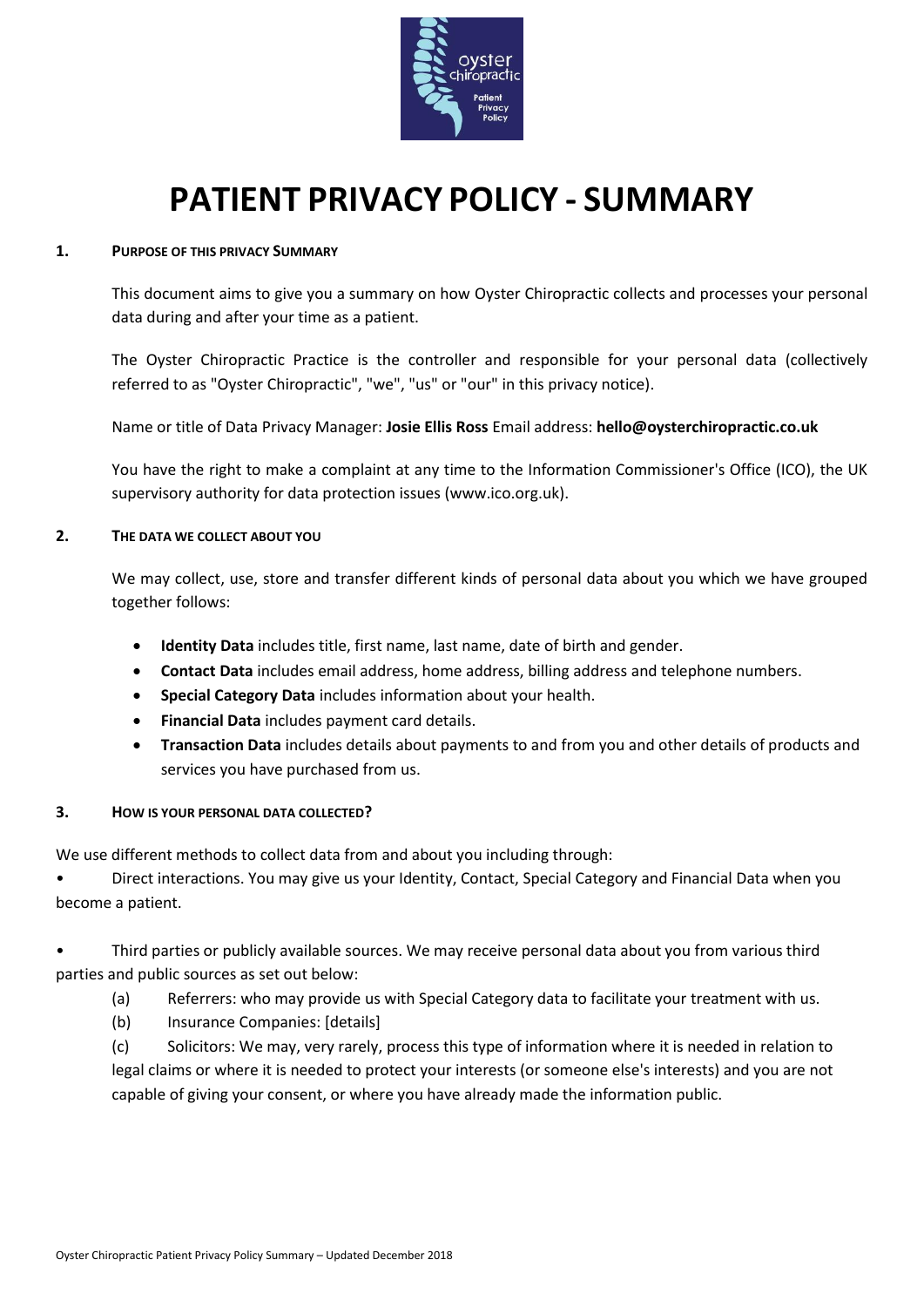

## **4. PURPOSES FOR WHICH WE WILL USE YOUR PERSONAL DATA**

## • **Performance of our contract with you**

- o To register you as a new patient or take steps to register you as a new patient.
- $\circ$  To comply with our obligations under our contract, namely to provide you with the necessary treatment.

## • **Legitimate interests**

o To collect and recover money owed to us.

## • **Legal or regulatory obligation**

 $\circ$  We also rely on the legal or regulatory obligation ground to process your data in some circumstances.

## **Condition under which we process your special category data**

To process your special category we rely on the contractual ground and also the special condition which allows health professionals to process the data for the **purposes of preventative or occupational medicine, and the provisions of health care treatment.** 

## **5. DISCLOSURES OF YOUR PERSONAL DATA**

- We may have to share your personal data with the parties set out below:
	- o **Professional healthcare practitioners** including x-ray reporters to report on x-rays, to facilitate a referral, to keep your GP informed and any locum chiropractors working for us to facilitate your continued treatment.
	- o **Service providers** based in UK who provide IT and system administration services.
	- o **Professional advisers** including lawyers, bankers, auditors and insurers based in the United Kingdom who provide consultancy, banking, legal, insurance and accounting services.
	- o **HM Revenue & Customs, regulators and other authorities** based in the United Kingdom who require reporting of processing activities in certain circumstances.
	- $\circ$  Third parties to whom we may choose to sell, transfer, or merge parts of our business or our assets.

## **6. DATA SECURITY**

We have put in place appropriate security measures to prevent your personal data from being accidentally lost, used or accessed in an unauthorised way, altered or disclosed.

## **7. DATA RETENTION**

We will only retain your personal data for as long as necessary to fulfil the purposes we collected it for.